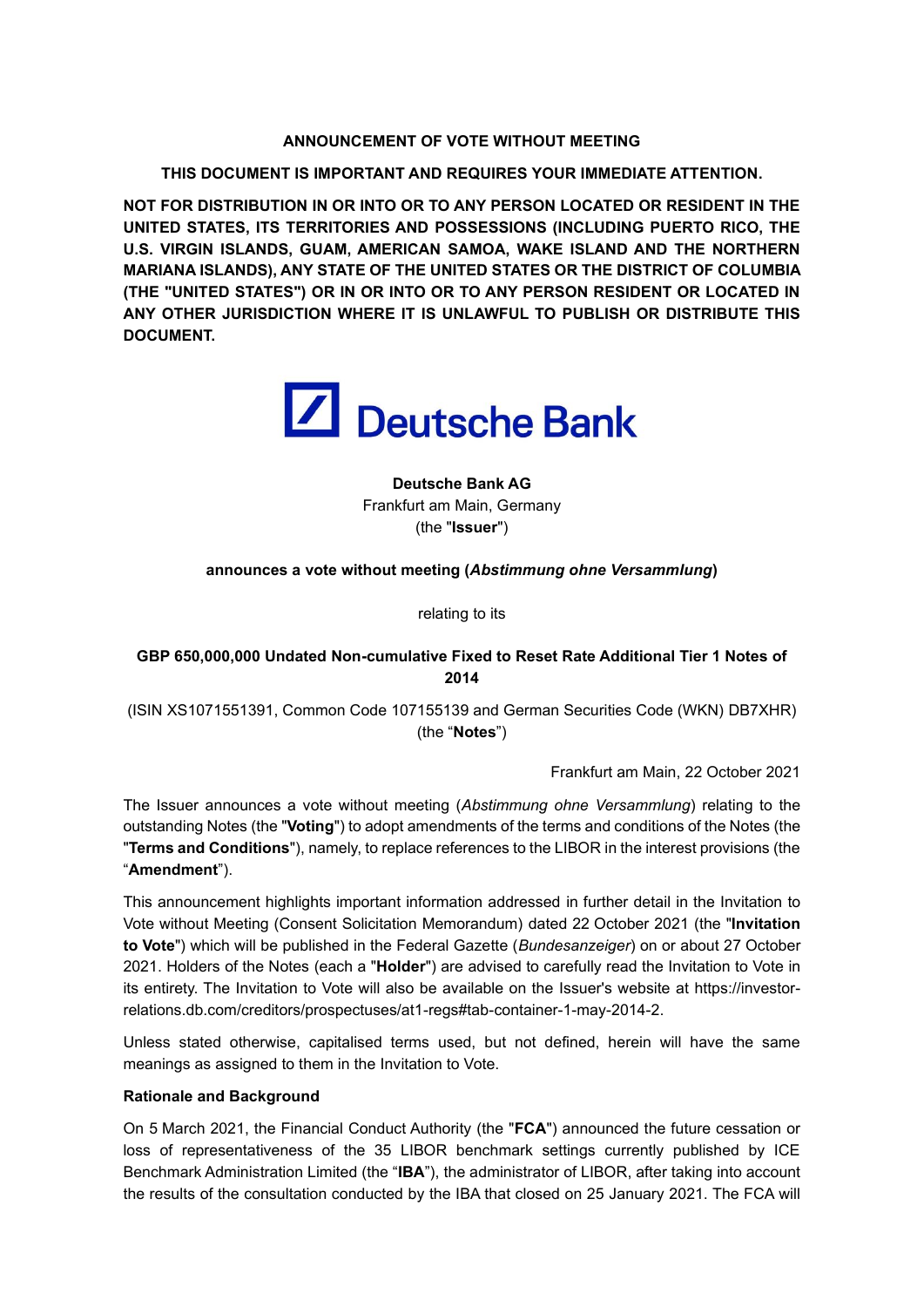now consult on requiring the IBA to continue to publish the 1-month, 3-month and 6-month GBP LIBOR settings for a further period following 31 December 2021 on a changed methodology (also known as a 'synthetic') basis. However, following the FCA Announcement, it is now certain that all GBP LIBOR settings will no longer be representative of the underlying market following 31 December 2021.

#### **Proposed Amendment**

By way of the Amendment it is proposed to amend the way the Rate of Interest of the Notes is calculated following the First Call Date.

In the event that the Amendment is implemented in respect of the Notes, the Rate of Interest for each relevant Interest Period in respect of the Notes following the First Call Date shall be the aggregate of:

- (i) the initial credit spread of 4.257 per cent. per annum (which remains unchanged from the credit spread that would be applied under the current Terms of Conditions);
- (ii) the Adjustment Rate of 0.2766 %; and
- (iii) the relevant Reference Rate.

"**Reference Rate**" means the applicable annual mid-swap rate for swap transactions in pounds sterling (with a maturity equal to 5 years where the floating leg pays daily compounded SONIA annually), as calculated and published by ICE Benchmark Administration Limited (or any successor organization) and displayed at 11.15 a.m. (London time) on the relevant Determination Date on the relevant Screen Page.

If such rate is not displayed on the Screen Page at such time on the relevant Determination Date the determination of the Reference Rate shall be made on the basis of the fall-back provisions provided for in the Terms and Conditions.

Further information are set out in the Invitation to Vote.

#### **Information on the Voting**

As further described in the Invitation to Vote, the Issuer invites the Holders to vote without meeting (*Abstimmung ohne Versammlung*) on, and solicits their consent in respect of, the proposed Amendment during the voting period (the "**Voting Period**") from 00:00 a.m. (Frankfurt time) on 11 November 2021 until 24:00 (Frankfurt time) (end of the day) on 15 November 2021.

The Voting in respect of the Notes will be conducted by the notary public Karin Arnold, Schlüterstraße 45, 10707 Berlin, Germany, who has been appointed by the Issuer for that purpose (the "**Scrutineer**").

If the proposed Amendment becomes effective, it will be binding on all Holders and their successors and transferees, whether or not such Holder consented to such proposed Amendment or participated in the Voting.

In order to participate in the Voting, Holders will need to follow certain procedures, as further described in the Invitation to Vote:

(a) Holders wishing to cast their vote via Lucid Issuer Services Limited as Tabulation Agent need to register on the Voting Platform (https://deals.lucid-is.com/db) and submit a Consent Instruction through the Clearing Systems, which includes the Unique Identifier Reference as obtained on the Voting Platform by no later than the Registration and Instruction Deadline (i.e. by 10 November 2021, 23:59 (Frankfurt time)).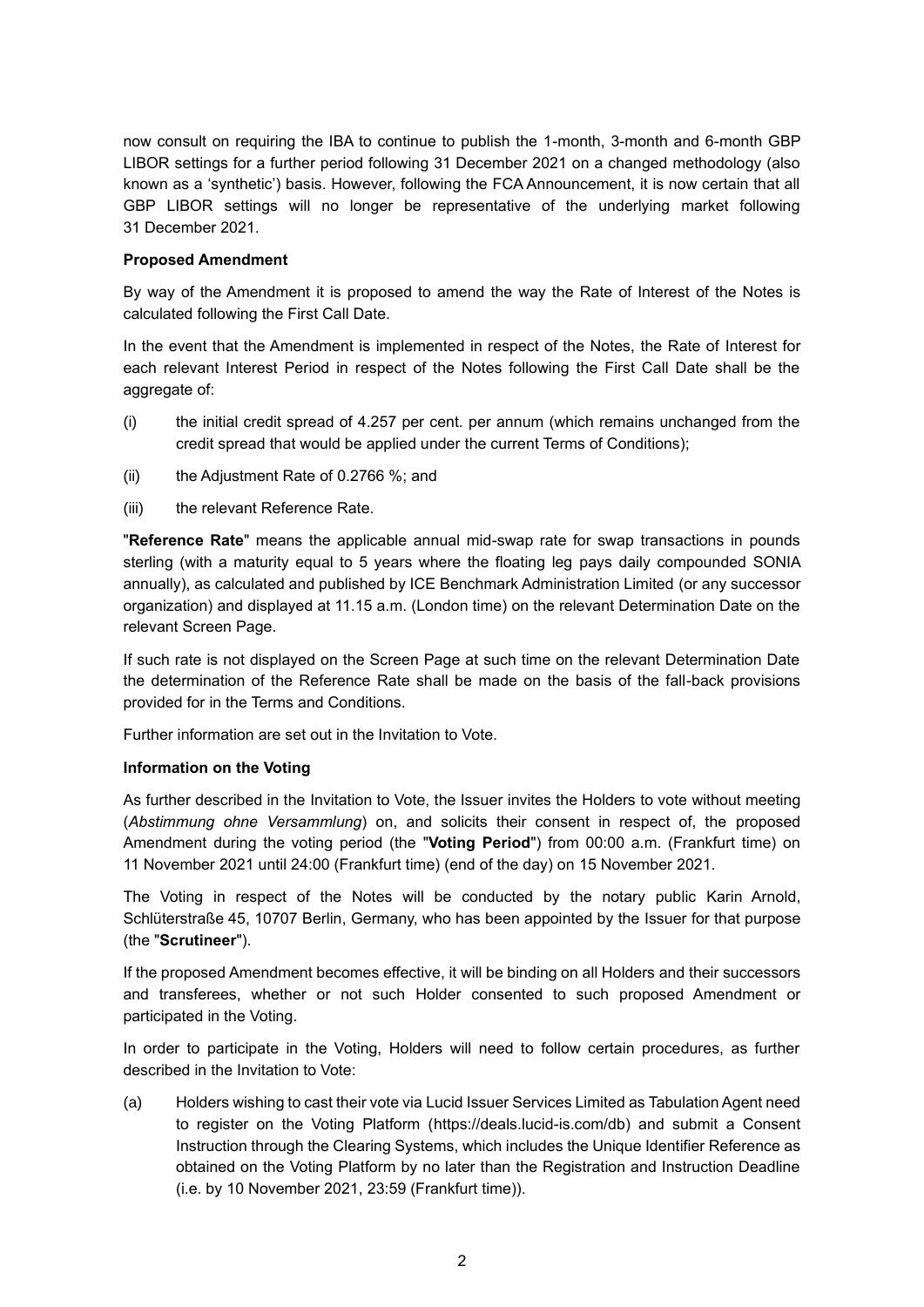(b) Holders wishing to cast their votes directly to the Scrutineer need to send their Voting Form in the German or English language to the Scrutineer and must submit a Special Proof and Blocking Confirmation in Text Form to the Scrutineer by the end of the Voting Period (i.e. until 15 November 2021, 24:00 (Frankfurt time) (end of the day). In this case a prior registration is not required.

For reasons of efficiency, Holders are requested to vote via the Tabulation Agent.

Further details on the procedures for voting and the prerequisites which must be met by Holders for participating in the Voting and exercising voting rights are set out in the Invitation to Vote.

#### **Expected Timetable**

Holders should take note of the following key dates in connection with the Voting. The following summary of key dates is qualified in its entirety by the more detailed information appearing in the Invitation to Vote. The dates below are subject to modification in accordance with the terms of the Voting:

#### **Events Times and Dates**

(All times are Frankfurt time)

## *Launch Date*

Commencement of consent solicitation; Expected on 27 October 2021 Consent Solicitation Memorandum published in the Federal Gazette (*Bundesanzeiger*).

#### *Registration and Instruction Deadline*

The time prior to which Holders must register on the Voting Platform (https://deals.lucidis.com/db) and submit a Consent Instruction in order to be eligible to participate in the Voting through the Tabulation Agent. Holders that wish to cast their vote to the Scrutineer directly do not need to register.

## *Start of Voting Period*

Beginning of the Voting Period during which Votes are presented by the Tabulation Agent to the Scrutineer, and during which Votes may be submitted to the Scrutineer by Holders directly. Votes which are received by the Scrutineer prior to the Voting Period will be disregarded and will have no effect.

## *End of Voting Period*

End of the Voting Period during which Votes are presented by the Tabulation Agent to the Scrutineer, and during which Votes may be submitted to the Scrutineer by Holders directly or via proxies. Votes which are received by the Scrutineer after the Voting Period will be

10 November 2021, 23:59 (Frankfurt time)

11 November 2021, 00:00 a.m. (Frankfurt time)

15 November 2021, 24:00 (Frankfurt time) (end of the day)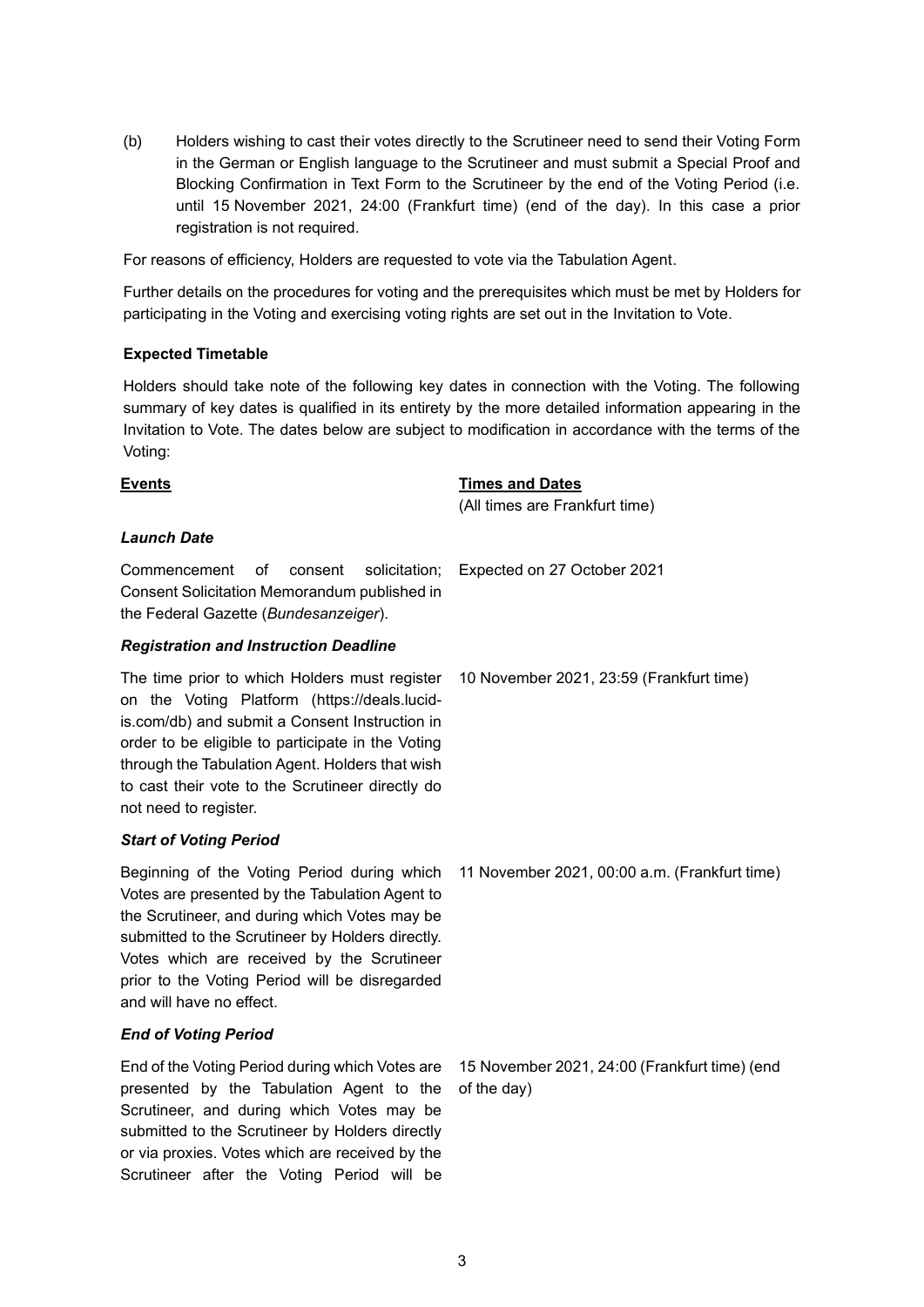disregarded and will have no effect. Holders who wish to cast their vote to the Scrutineer directly must also submit the Special Proof and Blocking Confirmation to the Scrutineer by the end of the Voting Period.

# *Announcement of the results of the Consent Solicitation*

Expected date of publication of the results via press release. Expected date of publication of the results of the Consent Solicitation in the Federal Gazette (*Bundesanzeiger*).

As soon as possible on 16 November 2021 via press release and expected on 18 November 2021 in the Federal Gazette (*Bundesanzeiger*)

#### *End of statutory contestation period*

The time prior to which each Holder has the statutory right under the SchVG to contest any resolution adopted by the Holders.

One month after publication of the results of the Voting in the Federal Gazette (*Bundesanzeiger*). The contestation period is expected to expire on or about 18 December 2021, 24:00 (Frankfurt time) (end of the day).

#### *Resolution Effective Date*

The date on which the Amendment becomes effective pursuant to Section 21 SchVG.

The Issuer will procure the implementation of the resolution approving the Amendment as soon as practical after the end of the statutory contestation period (provided that no contestation proceeding is outstanding with respect to the Consent Solicitation or the Amendment) or, if a contestation claim has been filed, after the settlement or clearance (if applicable) of such contestation claim.

## *Announcement of the effectiveness of the Amendment*

The date on which the effectiveness of the Amendment is announced by the Issuer. Effective Date.

As soon as practical after the Resolution

## **Availability of further Information**

Deutsche Bank Aktiengesellschaft will also act as Solicitation Agent in connection with the Voting. Questions regarding the Voting may be directed to:

#### **Deutsche Bank Aktiengesellschaft**

Mainzer Landstraße 11-17 60329 Frankfurt am Main Germany

Telephone: +44 207 545 8011 Attention: Liability Management Team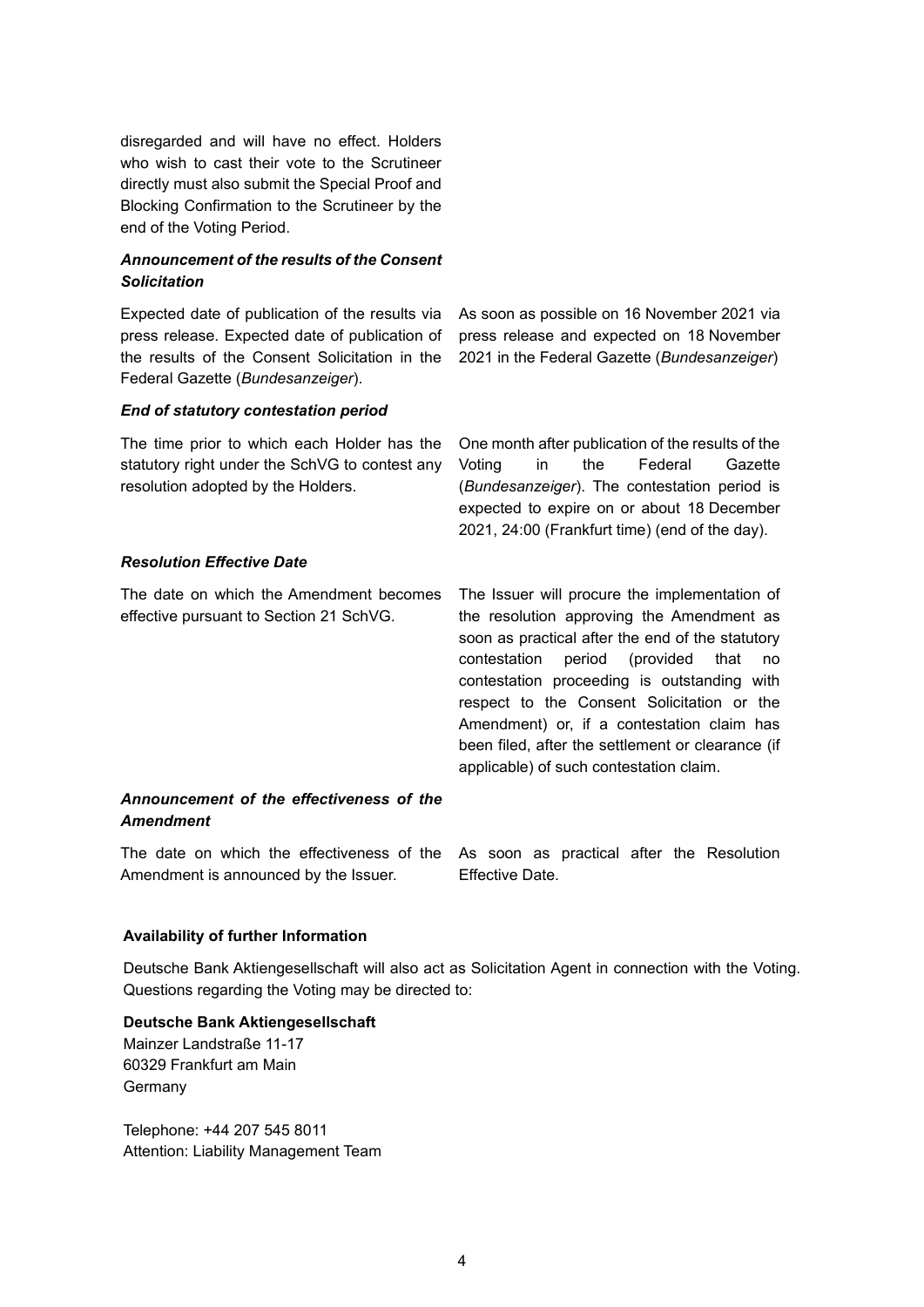The Issuer has retained Lucid Issuer Services Limited to act as Tabulation Agent in connection with the Voting. The Tabulation Agent will answer questions from Holders in respect of the Registration and Voting Forms and Consent Instructions. Questions may be directed to the Tabulation Agent at its contact details set forth below.

#### **Lucid Issuer Services Limited**

The Shard 32 London Bridge Street London SE1 9SG United Kingdom

Telephone: +44 207 704 0880 Attention: Paul Kamminga Email: db@lucid-is.com Website: https://deals.lucid-is.com/db

Questions regarding the voting procedures directly via the Scrutineer may be directed to the Scrutineer:

# **Notarin Karin Arnold** Schlüterstraße 45

10707 Berlin Germany

Fax: +49 30 214802268 Email: deutschebank@arnold-anwaelte.de

## **DISCLAIMER**

This announcement must be read in conjunction with the Invitation to Vote. This announcement and the Invitation to Vote contain important information which should be read carefully before any decision is made with respect to the proposed Amendment. The Invitation to Vote should be consulted for additional information regarding the voting procedures. To receive copies of the Invitation to Vote or for questions relating to the Voting, please use the contact information set out above. If any Holder is in any doubt as to the action it should take or is unsure of the impact of the implementation of the proposed Amendment, it should seek its own financial and legal advice, including as to any tax consequences, from its professional advisers. Any individual or company whose Notes are held on its behalf by a broker, dealer, bank, custodian, trust company or other nominee or intermediary must contact such entity if it wishes to participate in the Voting. Neither the Issuer, the Solicitation Agent, the Tabulation Agent nor the Scrutineer (or their respective directors, officers, employees, affiliates or agents) makes any recommendation as to whether Holders should vote on or consent to the proposed Amendment. The distribution of this announcement and the Invitation to Vote in certain jurisdictions is restricted by law. Persons into whose possession this announcement or the Invitation to Vote come are required by the Issuer, the Solicitation Agent, the Tabulation Agent and the Scrutineer to inform themselves about, and to observe, any such restrictions.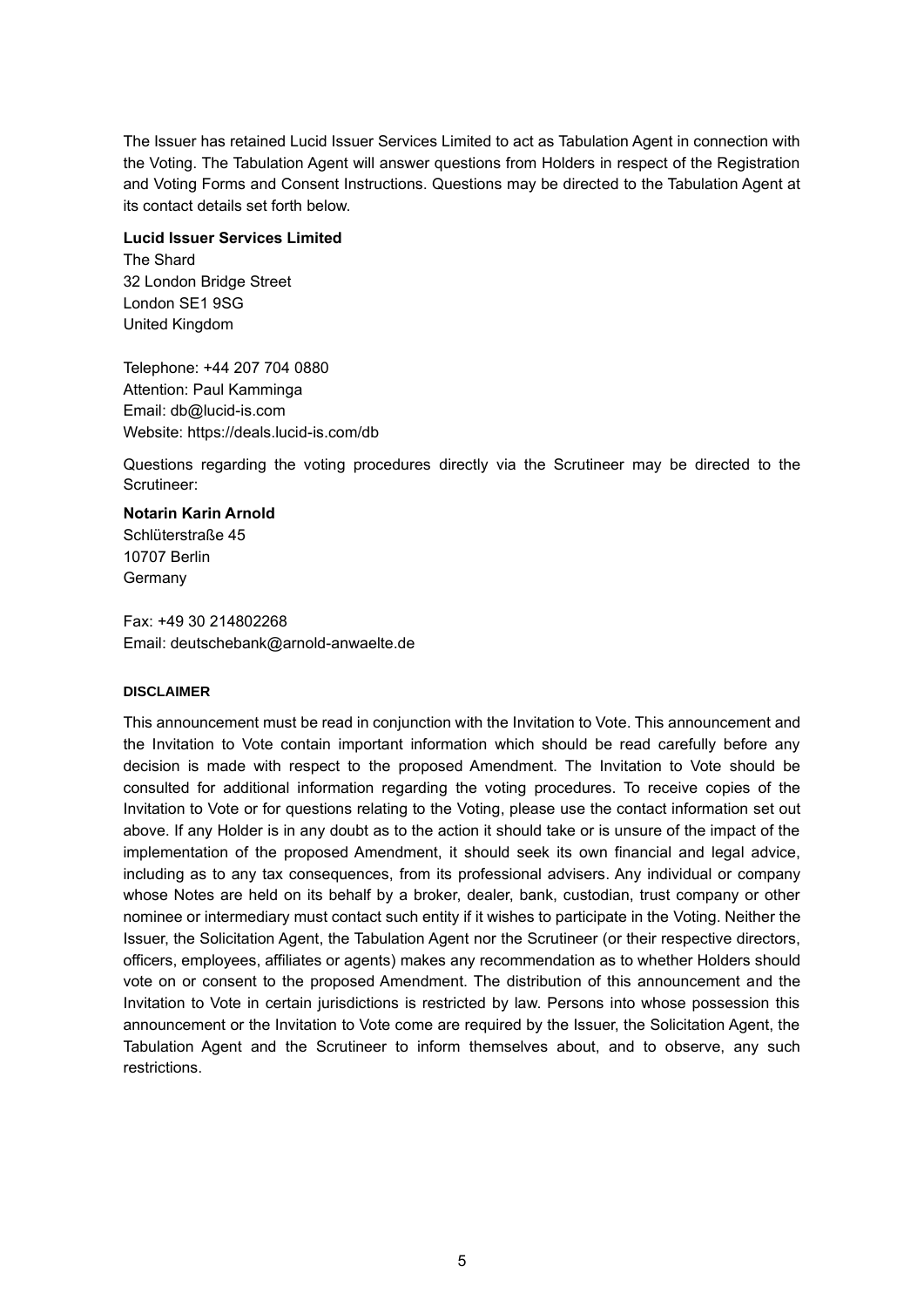## **BEKANNTMACHUNG DER ABSTIMMUNG OHNE VERSAMMLUNG**

**DIESES DOKUMENT IST WICHTIG UND ERFORDERT IHRE UNVERZÜGLICHE AUFMERKSAMKEIT.**

**NICHT ZUR VERBREITUNG INNERHALB DER ODER IN DIE VEREINIGTEN STAATEN ODER AN PERSONEN, DIE SICH IN DEN VEREINIGTEN STAATEN, IHREN AUSSENGEBIETEN UND BESITZUNGEN (EINSCHLIESSLICH PUERTO RICO, DER AMERIKANISCHEN JUNGFERNINSELN, GUAM, AMERIKANISCH-SAMOA, DER WAKE-INSELN UND DER NÖRDLICHEN MARIANEN), EINEM BUNDESSTAAT DER VEREINIGTEN STAATEN ODER DEM DISTRICT OF COLUMBIA (DIE "VEREINIGTEN STAATEN") BEFINDEN, ODER INNERHALB VON ODER IN ANDEREN JURISDIKTIONEN, IN DER DIE VERÖFFENTLICHUNG ODER VERBREITUNG DIESES DOKUMENTS RECHTSWIDRIG IST, ODER AN PERSONEN, DIE SICH IN SOLCHEN JURISDIKTIONEN BEFINDEN ODER DORT ANSÄSSIG SIND.**



**Deutsche Bank AG** Frankfurt am Main, Deutschland (die "**Emittentin**")

**gibt eine Abstimmung ohne Versammlung bekannt** 

in Bezug auf ihre

# **GBP 650.000.000 nicht-kumulative Inhaberschuldverschreibungen des Zusätzlichen Kernkapitals mit fester Verzinsung und Zinsanpassung ohne feststehendes Laufzeitende aus 2014**

(ISIN XS1071551391, Common Code 107155139 und WKN DB7XHR) (die "**Schuldverschreibungen**")

Frankfurt am Main, 22. Oktober 2021

Die Emittentin kündigt eine Abstimmung ohne Versammlung in Bezug auf die ausstehenden Schuldverschreibungen an (die "**Abstimmung ohne Versammlung**"), um Änderungen der Bedingungen der Schuldverschreibungen (die "**Anleihebedingungen**") zu beschließen, und zwar den Austausch von Bezugnahmen auf den LIBOR in den Zinsbestimmungen (die "**Änderung**")

Diese Bekanntmachung hebt wichtige Informationen hervor, auf die in der Aufforderung zur Stimmabgabe vom 22. Oktober 2021 (die "**Aufforderung zur Stimmabgabe**") näher eingegangen wird, welche am oder um den 27. Oktober 2021 im Bundesanzeiger veröffentlicht werden wird. Den Gläubigern der Schuldverschreibungen (jeder für sich ein "**Gläubiger**") wird empfohlen, die Aufforderung zur Stimmabgabe sorgfältig und vollständig zu lesen. Die Aufforderung zur Stimmabgabe wird auf der Website der Emittentin unter https://investorrelations.db.com/creditors/prospectuses/at1-regs#tab-container-1-may-2014-2 erhältlich sein.

Sofern nicht anders angegeben, haben die hier verwendeten, aber nicht definierten Begriffe die gleiche Bedeutung, die ihnen in der Aufforderung zur Stimmabgabe zugewiesen wurden.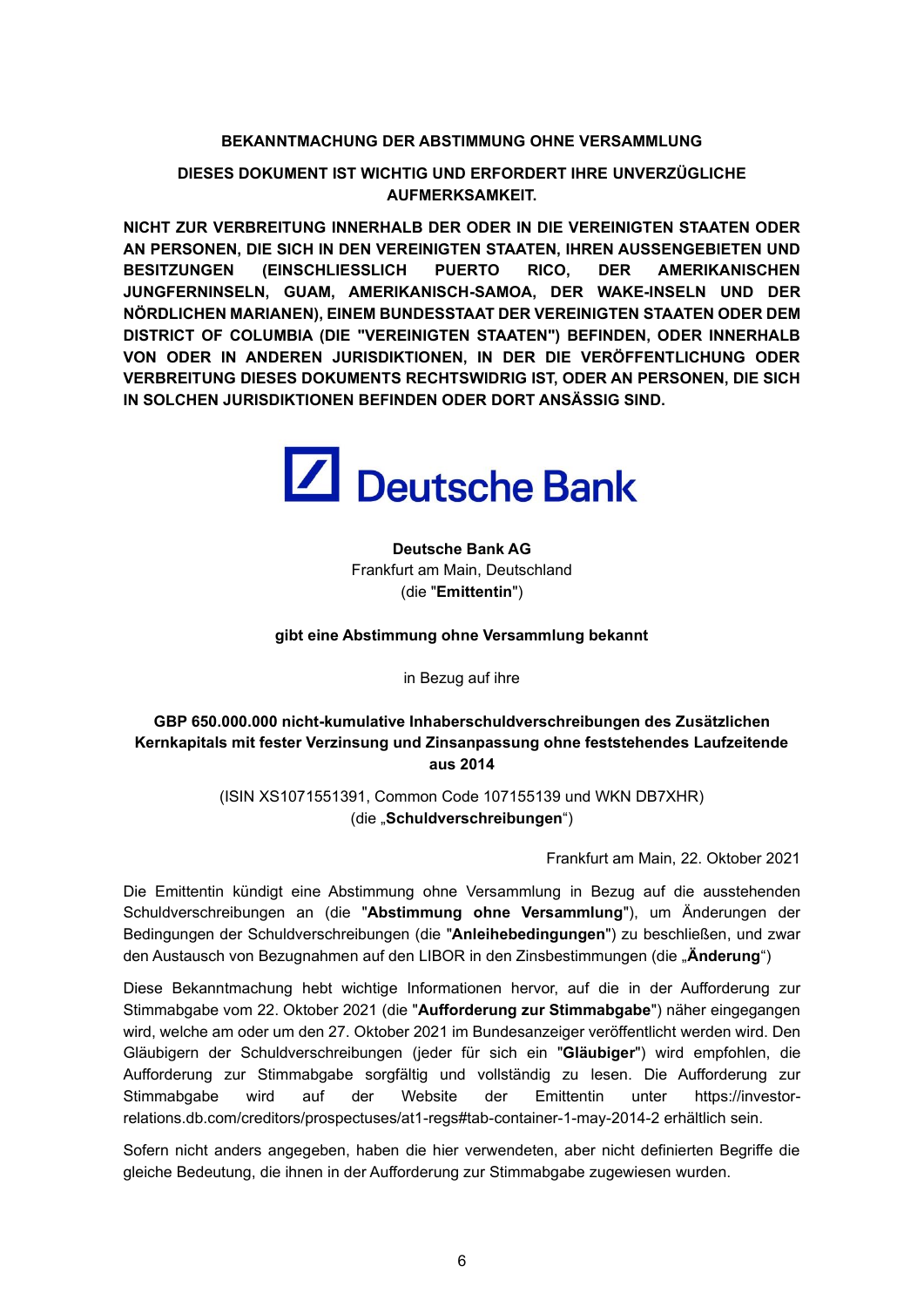## **Hintergrund der Aufforderung zur Stimmabgabe**

Am 5. März 2021 kündigte die Financial Conduct Authority ("**FCA**") an, nachdem die Ergebnisse der von der ICE Benchmark Administration Limited ("IBA") durchgeführten und am 25. Januar 2021 abgeschlossenen Konsultation berücksichtigt wurden, dass die 35 LIBOR-Benchmark-Festlegungen, die derzeit von IBA, dem Administrator des LIBOR, veröffentlicht werden, zukünftig eingestellt werden oder nicht länger repräsentativ sein werden. Die FCA wird nun eine Konsultation durchführen, um die IBA zu verpflichten, den 1-Monats-, 3-Monats- und 6-Monats-GBP-LIBOR für einen weiteren Zeitraum nach dem 31. Dezember 2021 auf Basis einer geänderten Methodik (auch bekannt als "synthetisch") zu veröffentlichen. Nach der FCA-Bekanntmachung steht jedoch fest, dass alle GBP-LIBOR-Festlegungen nach dem 31. Dezember 2021 nicht mehr repräsentativ für den zugrunde liegenden Markt sein werden.

# **Vorgeschlagene Änderung**

Es wird vorgeschlagen im Wege der Änderung die Berechnungsweise des Zinssatzes für den Zeitraum nach dem Ersten Vorzeitigen Rückzahlungstag anzupassen.

Für den Fall, dass die Änderung in Bezug auf die Schuldverschreibungen umgesetzt wird, entspricht der Zinssatz für jede relevante Zinsperiode in Bezug auf die Schuldverschreibungen nach dem Ersten Vorzeitigen Rückzahlungstag der Summe aus:

- (i) der ursprünglichen Kreditmarge in Höhe von 4,257 % *per annum* (die gegenüber der Kreditmarge der derzeit geltenden Anleihebedingungen unverändert bleibt);
- (ii) der Anpassungsmarge von 0,2766 %; und
- (iii) dem anwendbaren Referenzsatz.

"**Referenzsatz**" bezeichnet den betreffenden jährlichen Mid-Swapsatz für Swap Transaktionen in Pfund Sterling (mit einer Laufzeit von 5 Jahren, bei denen die variable Zinsseite jährlich den gemäß einer täglichen Zinseszinsformel berechneten Tagesgeld-Referenzsatz für Pfund Sterling (daily compounded SONIA) zahlt), der von der ICE Benchmark Administration Limited (oder einer Nachfolgeorganisation) berechnet und veröffentlicht wird, und der um 11:15 Uhr (Ortszeit London) am betreffenden Zinsfestlegungstag auf der relevanten Bildschirmseite angezeigt wird.

Für den Fall, dass dieser Satz am maßgeblichen Zinsfestlegungstag nicht auf der Bildschirmseite angezeigt wird soll eine Bestimmung gemäß den in den Anleihebedingungen festgelegten Auffangregelungen erfolgen.

Weitere Einzelheiten können der Aufforderung zur Stimmabgabe entnommen werden.

# **Informationen zur Abstimmung ohne Versammlung**

Wie in der Aufforderung zur Stimmabgabe näher beschrieben, lädt die Emittentin die Anleihegläubiger der Schuldverschreibungen ein, in einer Abstimmung ohne Versammlung über die vorgeschlagene Änderung abzustimmen, und bittet um ihre Zustimmung zu dieser vorgeschlagenen Änderung, innerhalb des Abstimmungszeitraums von 00:00 Uhr (Frankfurter Zeit) am 11. November 2021 bis 24:00 Uhr (Frankfurter Zeit) am 15. November 2021 (der "**Abstimmungszeitraum**").

Die Abstimmung in Bezug auf die Schuldverschreibungen wird von Notarin Karin Arnold, Schlüterstraße 45, 10707 Berlin, Deutschland, durchgeführt, die von der Emittentin zu diesem Zweck ernannt wurde (die "**Abstimmungsleiterin**").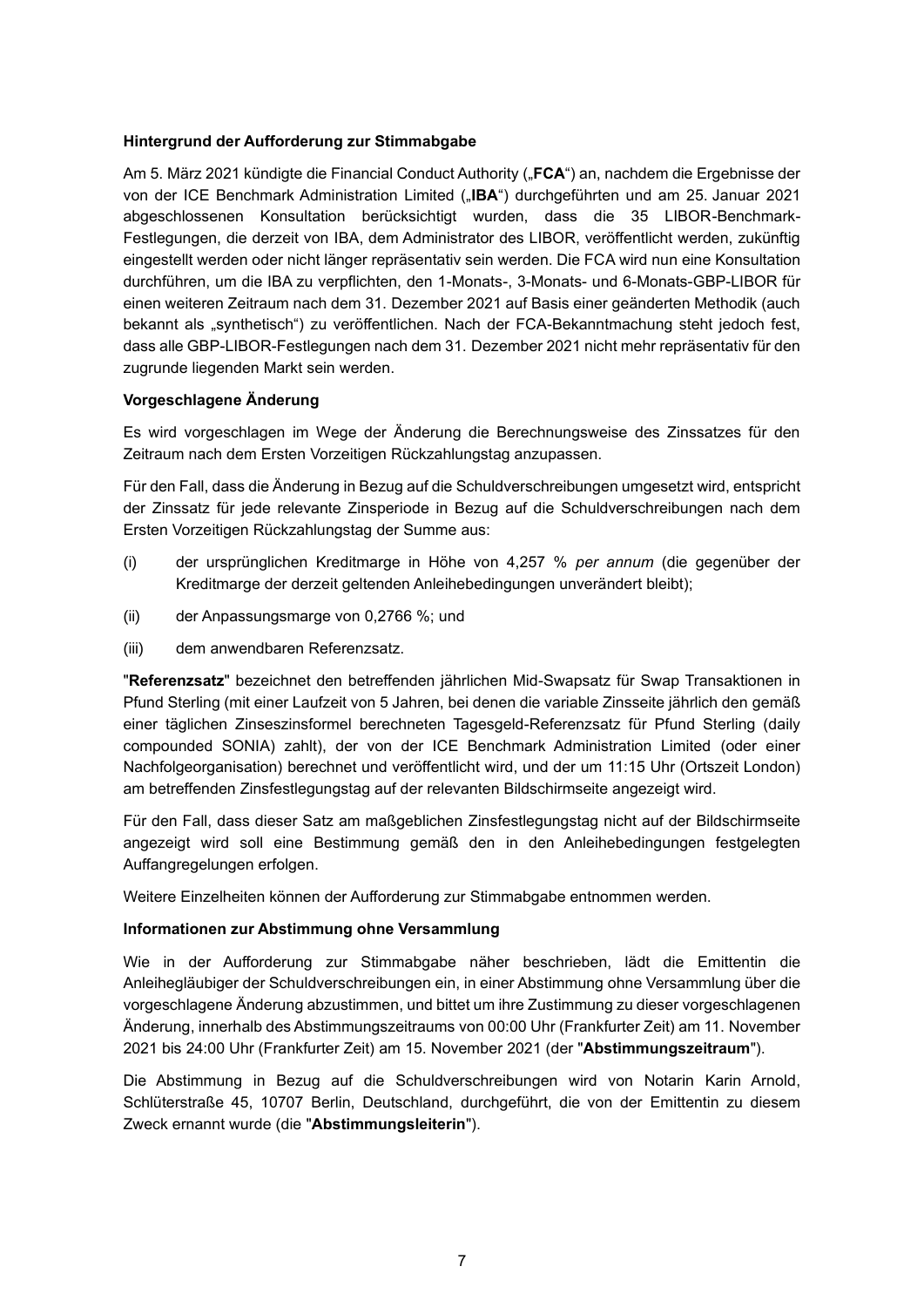Wenn die vorgeschlagene Änderung der Anleihebedingungen in Kraft treten, ist sie für alle Anleihegläubiger verbindlich, unabhängig davon, ob ein Anleihegläubiger der vorgeschlagenen Änderung zugestimmt oder an der Abstimmung teilgenommen hat oder nicht.

Um an der Abstimmung teilzunehmen, müssen die Gläubiger bestimmte Verfahren einhalten, die in der Aufforderung zur Stimmabgabe näher beschrieben werden:

- (a) Gläubiger die ihre Stimme über Lucid Issuer Services Limited als Stimmrechtsvertreter abgeben möchten, müssen sich auf der Abstimmungsplattform (https://deals.lucidis.com/db) registrieren lassen und über die Clearing-Systeme eine Teilnahmeanweisung einreichen, die die auf der Abstimmungsplattform erhaltene eindeutige Kennungsreferenz (*Unique Identifier Reference*) enthält, und zwar spätestens bis zum Ablauf der Ablauf der Anmeldefrist (d. h. bis zum 10. November 2021, 23:59 Uhr (Frankfurter Zeit)).
- (b) Gläubiger die ihre Stimme direkt gegenüber der Abstimmungsleiterin abgeben möchten, müssen ihr Stimmformular in deutscher oder englischer Sprache an die Abstimmungsleiterin senden und einen Besonderen Nachweis und einen Sperrvermerk in Textform bis zum Ende des Abstimmungszeitraums (d. h. bis 15. November 2021, 24:00 Uhr (Frankfurter Zeit) (Tagesende)) an die Abstimmungsleiterin übermitteln. Eine vorherige Anmeldung ist in diesem Fall nicht erforderlich.

Aus Effizienzgründen werden die Gläubiger gebeten, über den Stimmrechtsvertreter abzustimmen.

Einzelheiten zum Verfahren für die Stimmabgabe und zu den Voraussetzungen, die von den Gläubigern für die Teilnahme an der Abstimmung und die Ausübung der Stimmrechte erfüllt werden müssen, sind in der Aufforderung zur Stimmabgabe dargelegt.

## **Erwarteter Zeitplan**

Die Gläubiger sollten die folgenden Eckdaten im Zusammenhang mit der Abstimmung ohne Versammlung zur Kenntnis nehmen. Die folgende Zusammenfassung der Eckdaten ist nicht abschließend und wird durch die Informationen in der Aufforderung zur Stimmabgabe ergänzt. Die nachstehenden Daten können sich gemäß der Bedingungen der Abstimmung ohne Versammlung ändern.

| <b>Ereignis</b>                                                                                                                                                                                                                                                                                                                                                                                                           | <b>Datum und Uhrzeit</b>                           |
|---------------------------------------------------------------------------------------------------------------------------------------------------------------------------------------------------------------------------------------------------------------------------------------------------------------------------------------------------------------------------------------------------------------------------|----------------------------------------------------|
|                                                                                                                                                                                                                                                                                                                                                                                                                           | (Alle Zeiten sind Frankfurter Zeit)                |
| Veröffentlichungsdatum                                                                                                                                                                                                                                                                                                                                                                                                    |                                                    |
| Voraussichtliches<br>Datum der Veröffentlichung<br>Aufforderung zur Stimmabgabe im Rahmen der Abstimmung<br>ohne Versammlung im Bundesanzeiger.                                                                                                                                                                                                                                                                           | der Voraussichtlich am 27. Oktober<br>2021         |
| <b>Anmeldefrist</b>                                                                                                                                                                                                                                                                                                                                                                                                       |                                                    |
| Gläubiger, die durch den Stimmrechtsvertreter<br><b>Die</b><br>abstimmen, müssen sich bis zum Ablauf der Anmeldefrist auf<br>Abstimmungsplattform (https://deals.lucid-is.com/db)<br>der<br>registrieren, um an der Abstimmung ohne Versammlung<br>teilnehmen zu können. Bitte beachten Sie, dass Gläubiger, die<br>ihre Stimme unmittelbar gegenüber der Abstimmungsleiterin<br>abgeben, sich nicht registrieren müssen. | 10. November 2021, 23:59 Uhr<br>(Frankfurter Zeit) |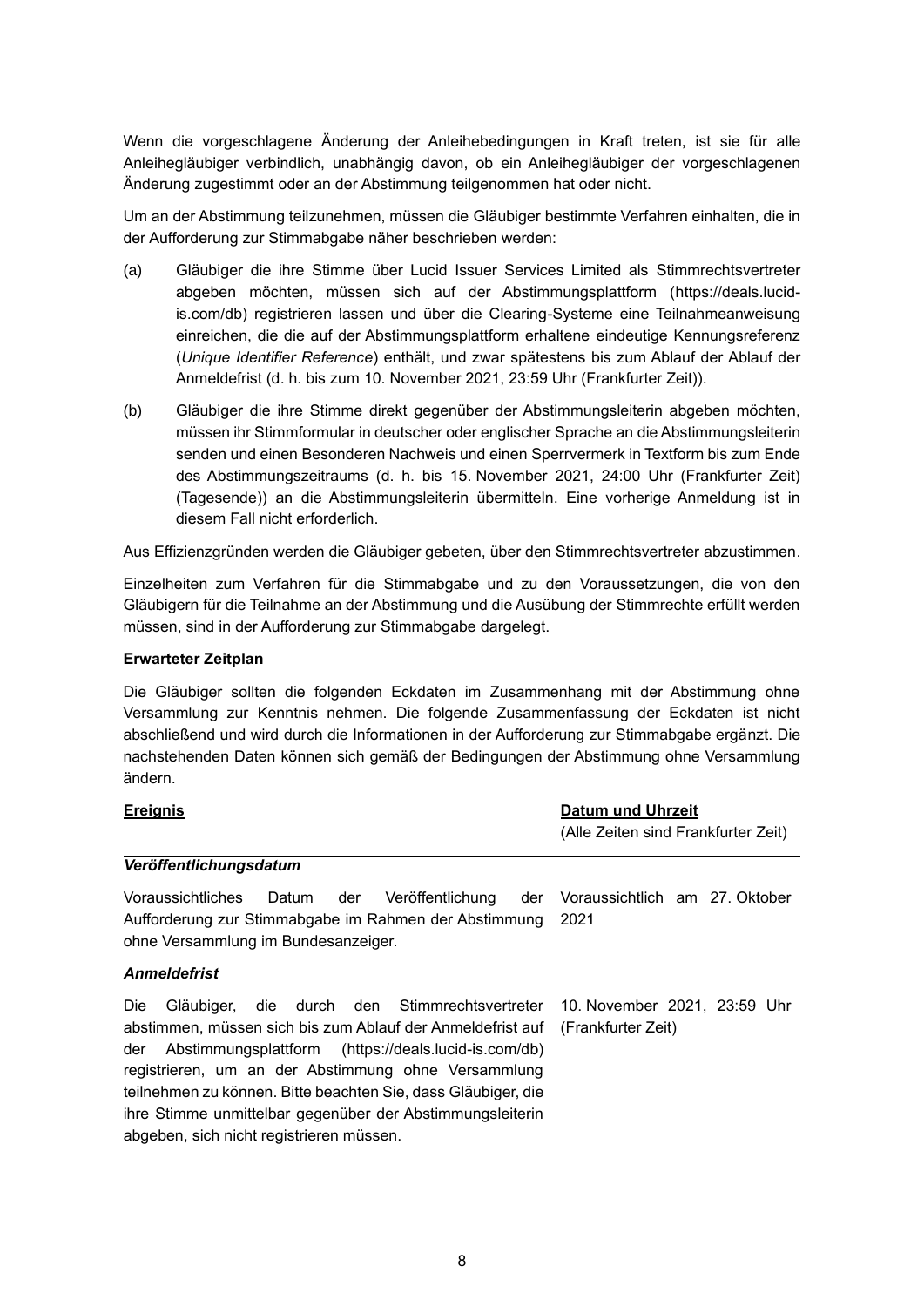#### *Beginn des Abstimmungszeitraums*

Beginn des Abstimmungszeitraums, in dem der Stimmrechtsvertreter gegenüber der Abstimmungsleiterin Stimmen abgibt und die Gläubiger Stimmen unmittelbar im eigenen Namen, über Stellvertreter oder einen anderen Stimmrechtsvertreter als Lucid gegenüber der Abstimmungsleiterin abgeben können. Stimmen, die die Abstimmungsleiterin vor dem Abstimmungszeitraum erhält, werden nicht berücksichtigt und sind ungültig.

#### *Ende des Abstimmungszeitraums*

Ende des Abstimmungszeitraums, in dem der Stimmrechtsvertreter gegenüber der Abstimmungsleiterin Stimmen abgibt und die Gläubiger Stimmen unmittelbar im eigenen Namen, über Stellvertreter oder einen anderen Stimmrechtsvertreter als Lucid gegenüber der Abstimmungsleiterin abgeben können. Stimmen, die die Abstimmungsleiterin nach dem Abstimmungszeitraum erhält, werden nicht berücksichtigt und sind ungültig. Gläubiger, die ihre Stimme unmittelbar gegenüber der Abstimmungsleiterin abgeben möchten, müssen den Besonderen Nachweis und Sperrvermerk der Abstimmungsleiterin bis zum Ende des Abstimmungszeitraums übersenden, wobei es auf den Zugang bei der Abstimmungsleiterin ankommt.

## *Bekanntgabe der Ergebnisse der Abstimmung ohne Versammlung*

Erwartetes Datum der Veröffentlichung der Ergebnisse mittels Pressemitteilung. Erwartetes Datum der Veröffentlichung der Ergebnisse der Abstimmung ohne Versammlung im Bundesanzeiger.

## *Ende der gesetzlichen Anfechtungsfrist*

Der Zeitpunkt bis zu dem jeder Gläubiger nach dem SchVG zur Anfechtung des Beschlusses berechtigt ist.

11. November 2021, 00:00 Uhr (Frankfurter Zeit)

15. November 2021, 24:00 Uhr (Frankfurter Zeit) (Ablauf des Tages)

So schnell wie möglich am 16. November 2021 mittels Pressemitteilung und voraussichtlich am 18. November 2021 im Bundesanzeiger

Ein Monat nach der Veröffentlichung der Ergebnisse im Bundesanzeiger. Die Anfechtungsfrist wird voraussichtlich am 18. Dezember 2021, 24:00 Uhr (Frankfurter Zeit) (Ablauf des Tages) ablaufen.

Anfechtungsfrist veranlassen, vorausgesetzt, dass keine

#### *Beschluss-Wirksamkeitstag*

Das Datum an dem die Änderung der Anleihebedingungen nach § 21 SchVG wirksam wird. Die Emittentin wird die Umsetzung des Beschlusses so schnell wie praktisch möglich nach dem Ende gesetzlichen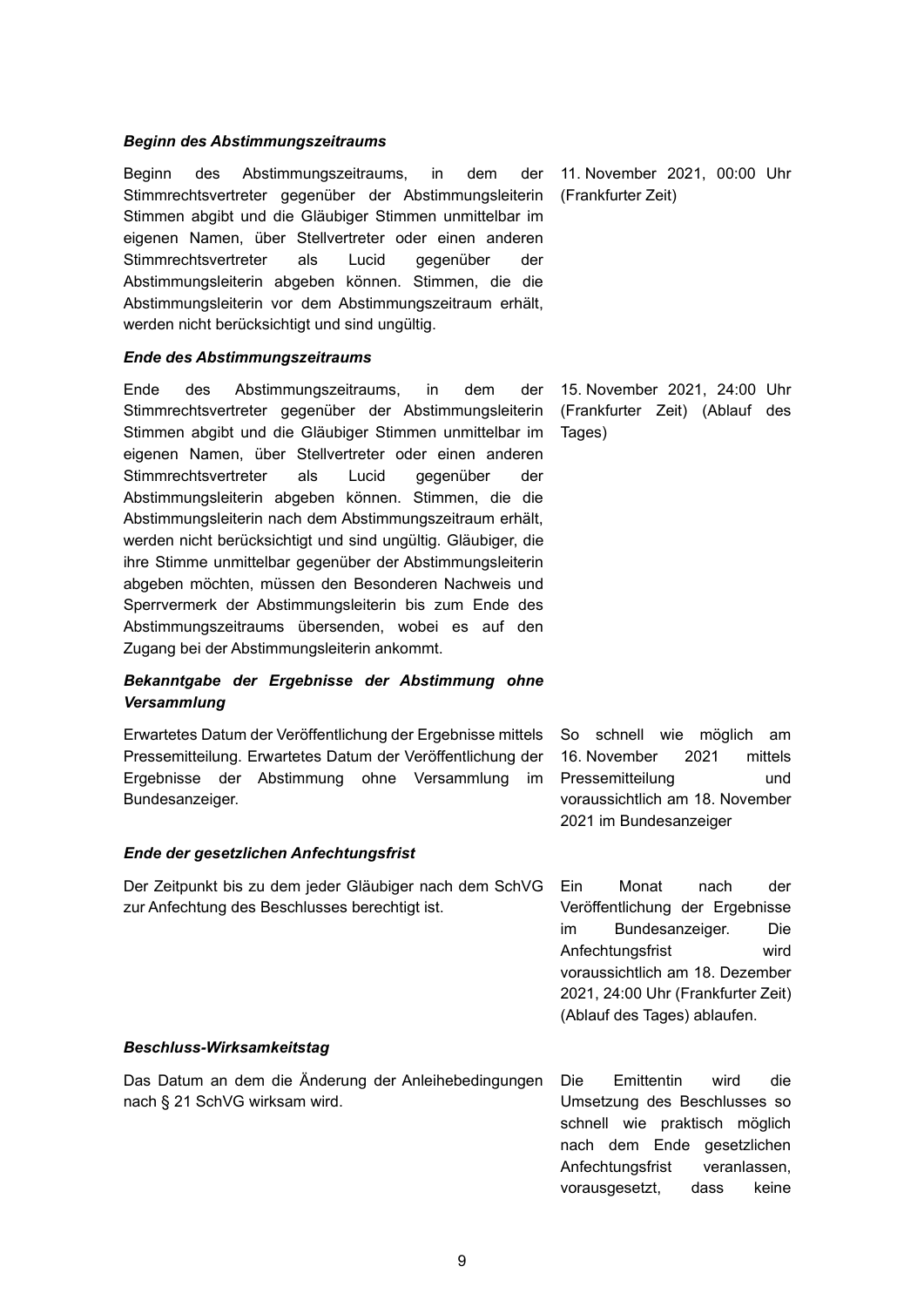Anfechtungsverfahren in Bezug auf die Abstimmung ohne Versammlung oder Änderung der Anleihebedingungen eingeleitet wurden) oder, wenn Anfechtungsverfahren eingeleitet wurden, nach Beendigung des Verfahrens.

# *Bekanntgabe der Wirksamkeit der Änderung der Anleihebedingungen*

Das Datum an dem die Wirksamkeit der Änderung der Anleihebedingungen von der Emittentin bekanntgegeben wird.

So schnell wie praktisch möglich nach dem Beschluss-Wirksamkeitstag.

## **Verfügbarkeit weiterer Informationen**

Die Deutsche Bank Aktiengesellschaft wird auch als Soliciation Agent im Zusammenhang mit der Abstimmung ohne Versammlung agieren.

Fragen bezüglich der Abstimmung ohne Versammlung können gerichtet werden an:

#### **Deutsche Bank Aktiengesellschaft**

Mainzer Landstraße 11-17 60329 Frankfurt am Main Deutschland

Telefon: +44 207 545 8011 Zu Händen: Liability Management Team

Die Emittentin hat Lucid Issuer Services Limited damit beauftragt, in Verbindung mit der Abstimmung ohne Versammlung als Stimmrechtsvertreter zu fungieren. Der Stimmrechtsvertreter wird Fragen der Gläubiger in Bezug auf die Registrierungs- und Stimmformulare und die Teilnahmeanweisung beantworten. Fragen können an den Stimmrechtsvertreter unter den unten angegebenen Kontaktdaten gerichtet werden:

#### **Lucid Issuer Services Limited**

The Shard 32 London Bridge Street London SE1 9SG Vereinigtes Königreich

Telefon +44 207 704 0880 Zu Händen: Paul Kamminga E-mail: db@lucid-is.com Webseite: https://deals.lucid-is.com/db

Fragen zur Abstimmung direkt über die Abstimmungsleiterin können an die Abstimmungsleiterin gerichtet werden: